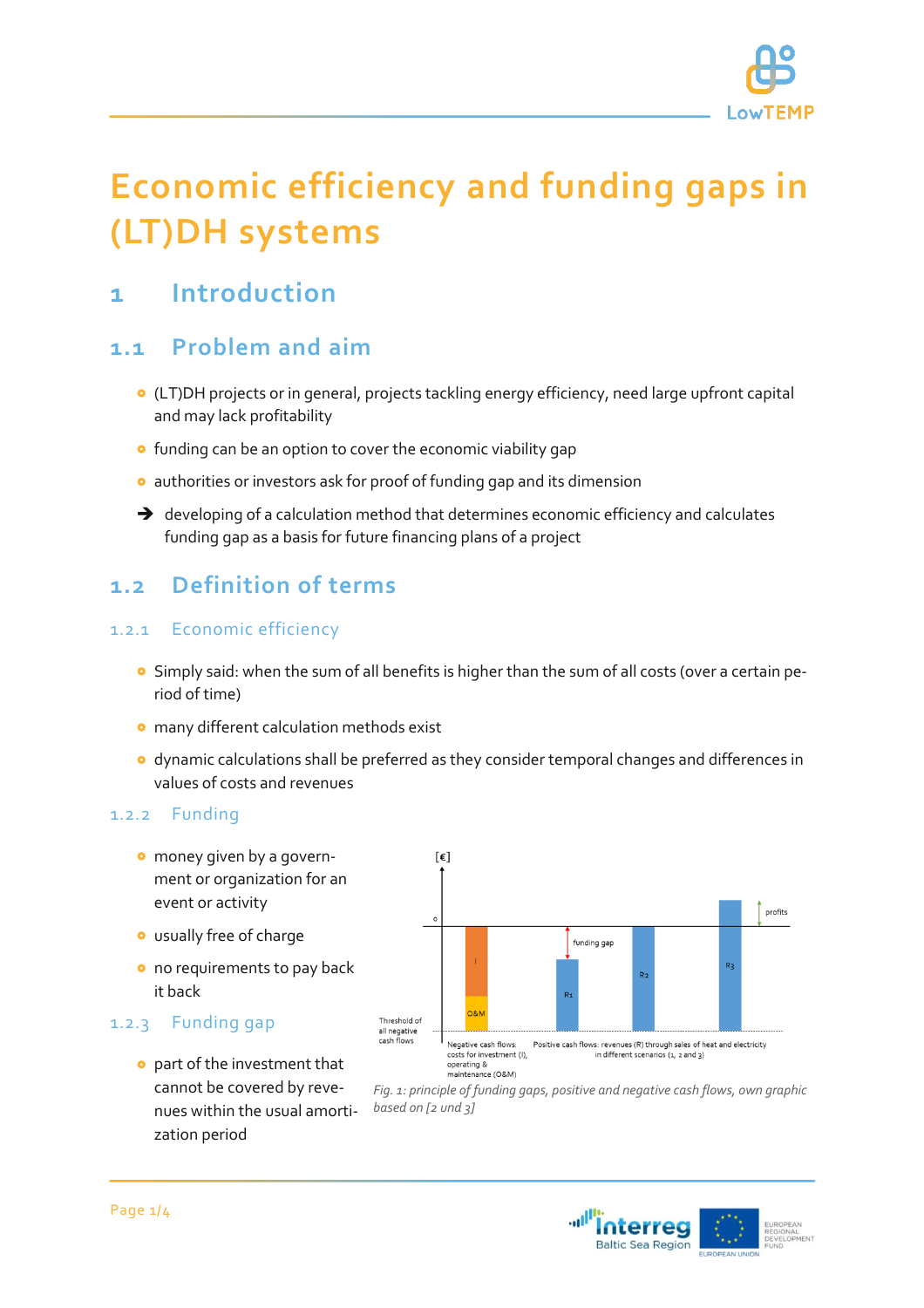

- **•** amount of money that can act as a basis when applying for funding
- **o** "difference between the positive and negative cash flows over the lifetime of the investment, discounted to their current value (typically using the cost of capital)" [1, p. (32)]

## **2 Determining economic efficiency and calculating funding gaps**

## **2.1 Calculation method**

- **o** Internal Rate of Return for determining economic efficiency
- **•** Net present value method for calculating funding gap (if investment is not economic efficient)
- **•** Time of consideration: 20 years

## **2.2 Needed information for calculating [4]**

- **o** Input 1: investment
	- o investment costs: this includes costs for hardware, manpower, and additional costs
	- o discount rate: used for calculating the present value of the investment
- **o** Input 2: costs
	- o Costs for fuel or purchased heat: happens by selecting 1-3 heat sources. Depending on which type of heat source is selected, the tool will automatically choose a suitable type of fuel. The user has to define the purchase price of the fuel and its expected cost increase per year.
	- $\circ$  Maintenance: costs per year, either blanket [ $\varepsilon$ ] or dependent upon the value of the investment [%], as well as the year from which the costs for maintenance shall be noticed of and the expected cost increase per year.
	- o General operating expenses (without fuel costs): include both costs for operating the planned project (incl. electricity, insureance, taxes) and staff costs but no costs for fuel or purchased heat. Either blanket [€] or dependent upon the value of the investment [%].
- **o** Input 3: calculated revenues
	- o Mixed price for DH that is sold: by generating and selling heat, the resulting revenues have to be typed into the tool, as well as the annual price increase.
	- o Revenue generated by sale of electricity: same as with sold DH heat

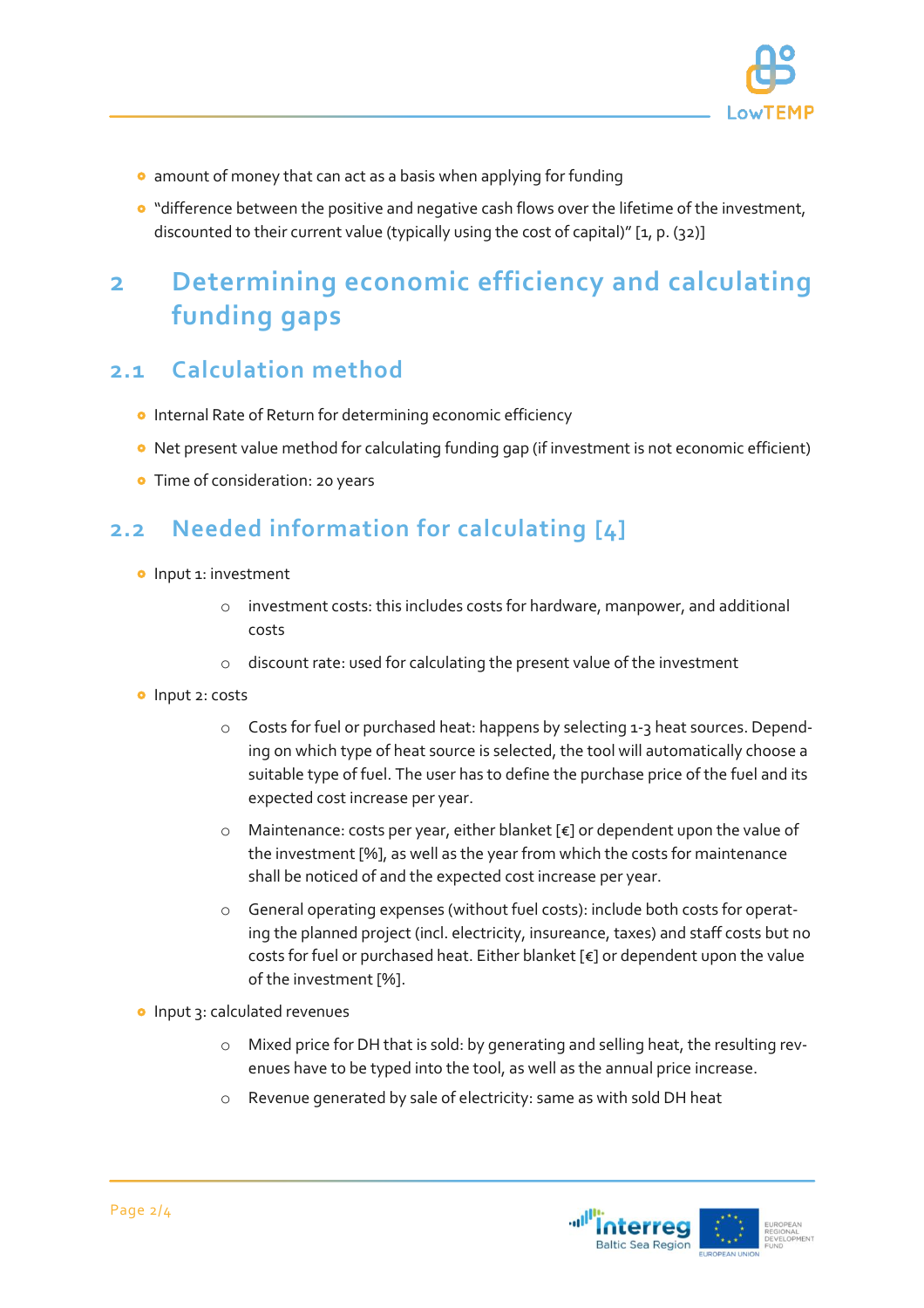

- $\bullet$  Input 4: heat distribution and other system data
	- o Hours of full utilisation of DH system per year
	- o average heat losses of DH system (transmission losses)
	- o Increase in heat capacity is necessary when heat-generating plants are added to the DH system step by step, gradually, or when buildings (users) are not connected to the grid at the same time.
	- o Allocation of distributed heat to generating plants when more than one generating plant is producing heat and its thermal efficiency (if CHP-plants are in use, then the electrical efficiency as well)

### **2.3 Results**

If the project is not economically efficient, the tool will calculate a funding gap which is needed to fund the project that is not currently provided by cash or equity.

investment 157,645.51€ Internal Rate of Return 1.6% The planned interest rate will not be achieved. amount of investment not covered by discounted annuals results 60,682.53 €

*Fig. 2: main results, example, own graphic*

## **3 Conclusion**

- **o** Tool is able to determine economic efficiency and, if present, to calculate the funding. Stakeholders can use the tool and its result for applying for funds and are able to show funding authorities or investors the needed amount.
- **•** Transparent method that uses standard calculation methods of business economy and works with MS Excel. No special knowledge of programming or coding is necessary.
- **O** Shown method is based on an AGFW working paper (FW 703) which was developed by AGFW and BTU Cottbus-Senftenberg (both partners of the LowTEMP project) several years ago. Since then, the method had been in use and proven in several applications and assessments.
- Granting money to cover funding gaps can be crucial for implementing not just low-temperature DH projects, but also energy efficient measures that will have an impact on climate protection targets. However, with this tool, no economically consideration of energy saving due to investments in already exisiting systems is possible.
- Results do not imply any approval of funding! Review by funding authority is still necessary.
- **Period of consideration is fixed to 20 years.**